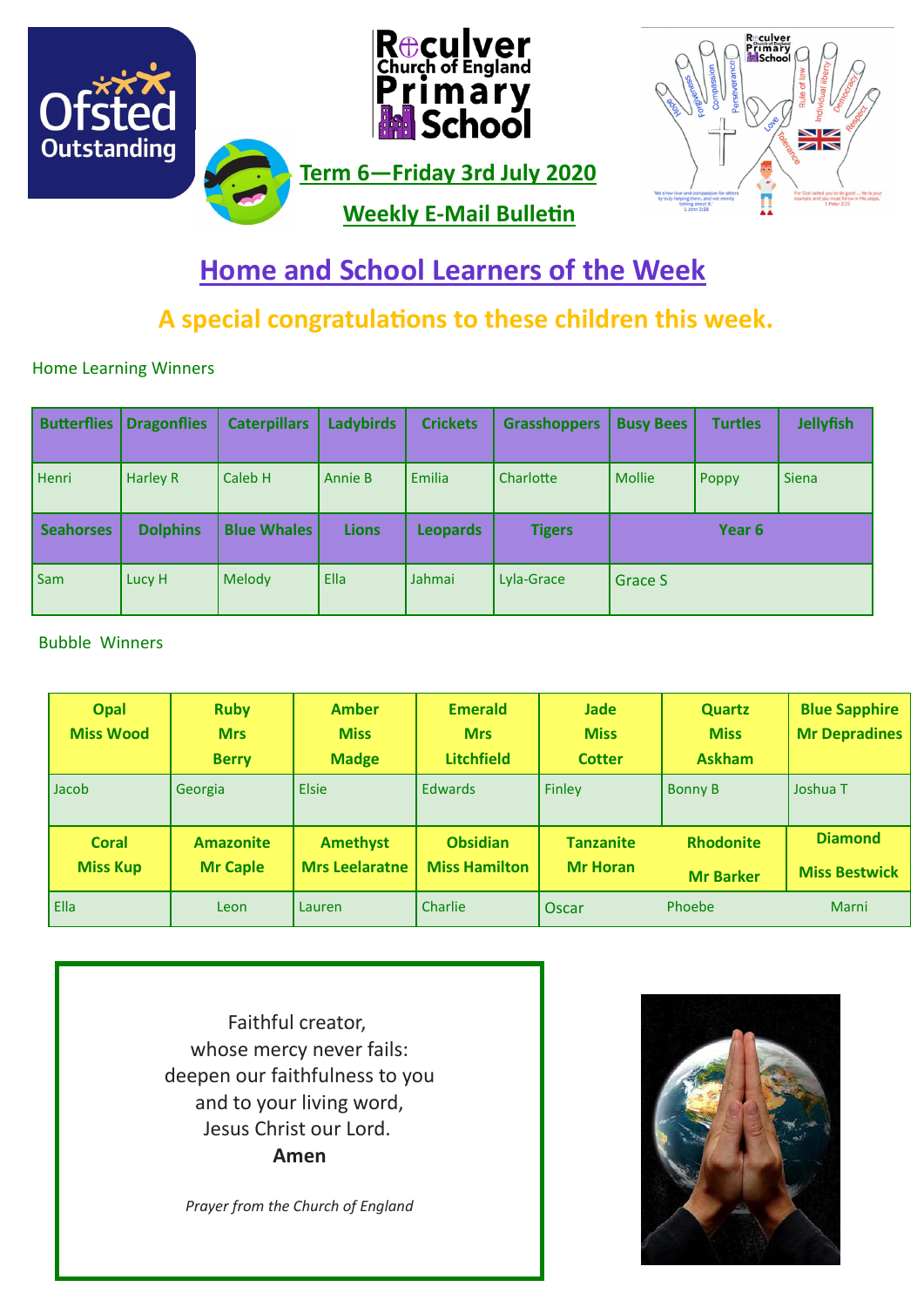#### **Opal — Miss Wood**

Jacob has worked so hard with everything that we have done in school. He is eager to do all of the activities and he has worked hard with his maths and writing this week. In maths, he has learnt to share items equally and to make sure everyone has the same amount. Super effort!

**Ruby— Mrs Berry** Georgia is the Ruby bubble winner . Georgia has worked incredibly hard in all areas of her learning this week. She has developed her maths skills through practical sharing, wrote a story about Superworm and used her creativity in making bugs.

**Diamonds Miss Bestwick** Marni has been working INCREDIBLY hard on her Read Write Inc, reading and writing this week. We have focused all week on writing two sentences that have some tricky red words in them. During our group writing task, Marni was able to write both sentences all by herself and I was so proud of her! Well done Marni, keep up all the hard work!

**Amber —Miss Madge** Elsie has tried really hard to improve her joined writing this week by wanting to know how particular letters join together. She has also wanted to be challenged in spelling with tricky words. Well done Elsie.

#### **Emerald —Mrs Litchfield**

Edward has been working really hard with his Maths and RWI in school this week and was a super star making equal groups. He also told the class some very interesting facts during our science lesson about the different animals he knew.

**Jade—Miss Cotter** Finley has been a delight to have in Jade Bubble. He has worked incredibly hard in all his work, faced every challenge with a smile and has been a kind and caring member within our group. Well done Finley, you should be very proud !

**Quartz—Miss Askham** Bonny was able to talk about how Muslims celebrate Eid, such as eating special food and decorating hands with Mendhi patterns. Well done Bonny!

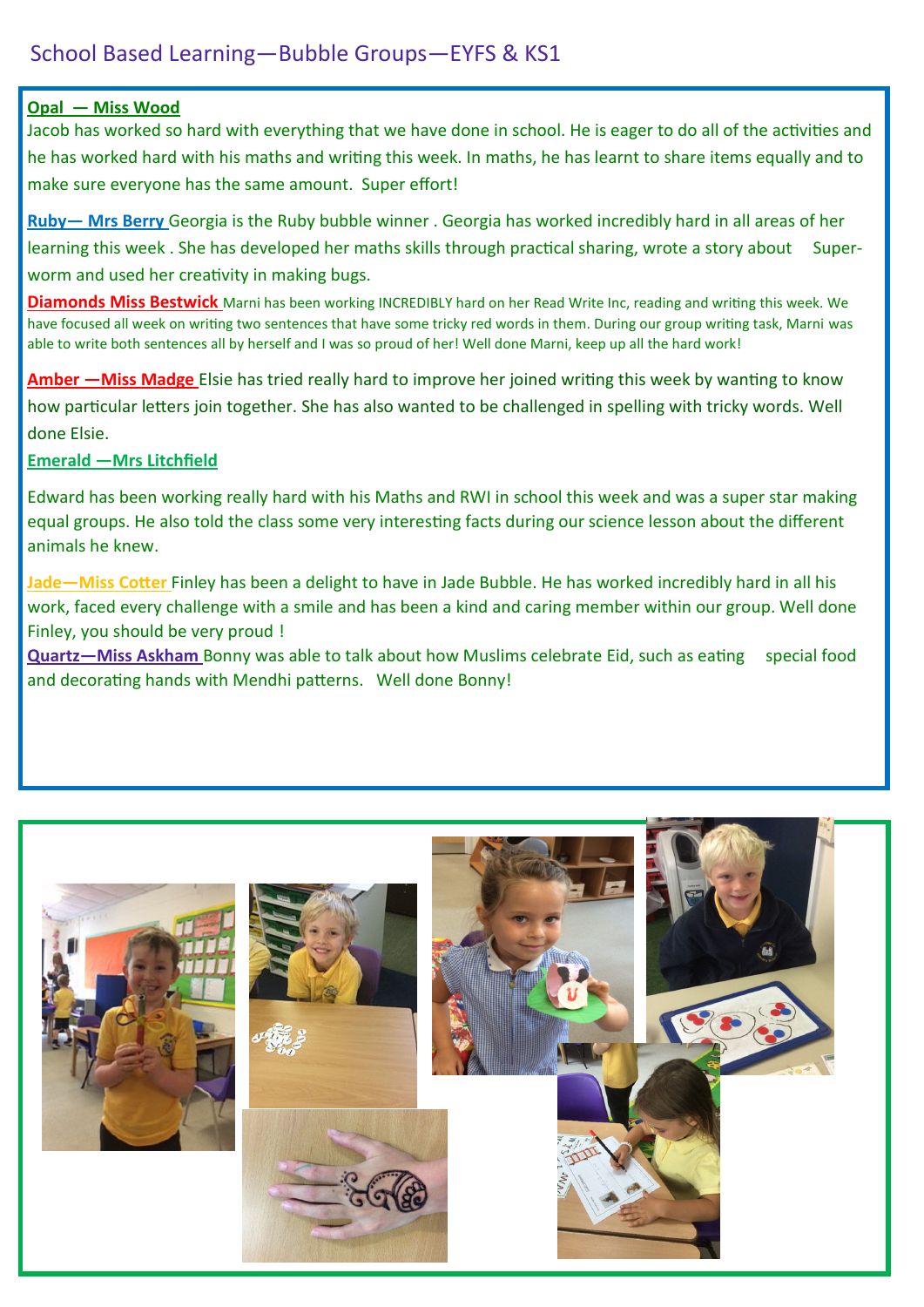## School Based Learning Bubble Groups — KS2

**BLUE SAPPHIRE— Mr Depradines** Joshua for continuing to challenge himself in his Maths learning. Well done Joshua, this has been fantastic to see this week.

**CORAL— Miss Kup -**This week's Coral winner is Ella. Every day she tries her hardest and perseveres with every task that is given to her. This week she designed her own Gudwara and explained what it should have inside and why. Well done Ella!

**AMAZONITE— Mr Caple** Leon has worked really hard to produce a lot more work during this week. Well done!

**TANZANITE— Mr Horan** Tanzanite's Learner of the Week is Oscar. He has worked tirelessly to improve his knowledge of the World's continents, countries and capital cities. Additionally, his confidence with fractions has grown immensely. In English, he has produced some beautiful descriptive language based around our study of World War II. Well done Oscar!!!

**OBSIDIAN— Miss Hamilton** Charlie has worked really hard on both his writing and his Maths this week. He has pushed and challenged himself throughout the week. It has been great to see!

RHODONITE— Mr Barker Phoebe has worked tirelessly to improve her atmospheric writing this week as well as giving her best in all other subjects. Well done Phoebe!

#### **AMETHYST— Mrs Leelaratne**

This week's winner in the Amethyst bubble is Lauren; she has shown a lot of perseverance since she has returned to school and has created some amazing Topic work. Well done Lauren and keep up the hard work!